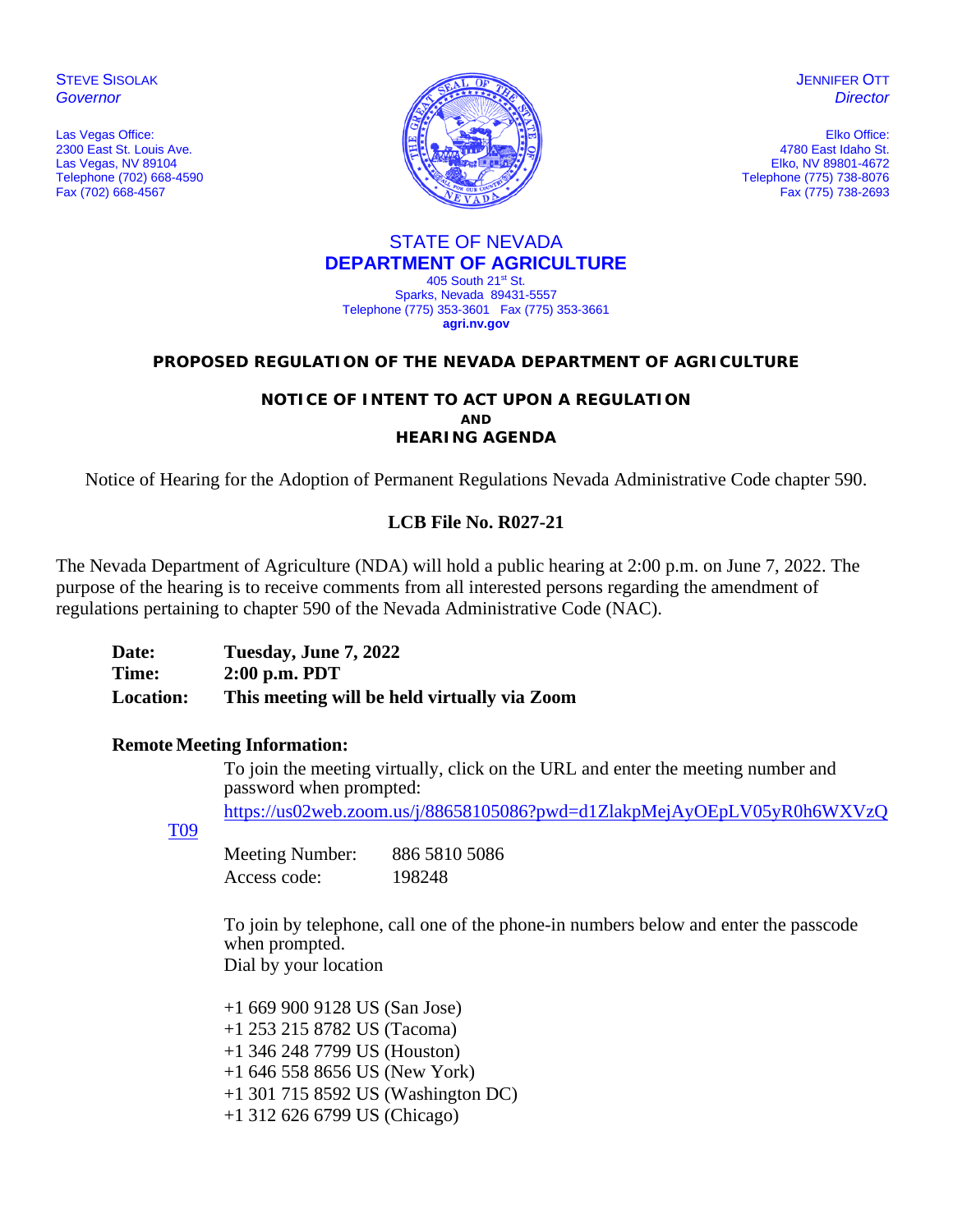Meeting Number: 886 5810 5086 Access code: 198248

### **\*Per 2021 AB253**

ALL PERSONS WISHING TO ATTEND THE MEETING MUST ATTEND VIA ZOOM OR TELEPHONICALLY.

Nevada Revised Statute Chapter 287 has been amended through [2021 AB 253](https://www.leg.state.nv.us/App/NELIS/REL/81st2021/Bill/7713/Text) to allow public meetings to be completed by use of remote technology and without a physical location.

#### **INFORMATIONAL STATEMENTS**

Pursuant to [NRS 233B.0603,](https://www.leg.state.nv.us/NRS/NRS-233B.html#NRS233BSec0603) the NDA is providing the following statements pertaining to the public hearing on proposed changes to Chapter 590 of NAC.

- 1. The need for and the purpose of the proposed regulation or amendment.
	- This regulation is necessary to:
	- Establish monetary penalties for a first offense of the Nevada Petroleum Inspection Act, for a second offense, and for a third and subsequent offense
	- Allow for a notice of warning without imposing a civil penalty for a first offense, under certain conditions

2. If the regulation is a permanent one, a statement explaining how to obtain the approved or revised text of the proposed regulation prepared by the Legislative Counsel pursuant to NRS 233B.063.

A copy of all materials relating to the proposal may be obtained by visiting the Department's website at [agri.nv.gov](http://agri.nv.gov/Animals/Animal_Industries_Hearings,_Workshops,_Meetings/) or by contacting the Division of Measurement Standards at 775-353-3783 or ce@agri.nv.gov. Copies may also be requested or inspected by visiting the NDA offices located in Elko, Las Vegas or Sparks or the Nevada State Library and Archives at 100 Stewart Street, Carson City, NV 89701. A reasonable fee for copying or postage may be charged for those requesting a print copy. Members of the public who would like additional information about a proposed regulation may contact the Division of Measurement Standards by 775-353-3783 and ce@agri.nv.gov.

3. The estimated economic effect of the regulation on the business which it is to regulate and on the public.

- Adverse economic effect on regulated business Because the proposed regulation establishes a schedule of civil penalties for certain violations of the Nevada Petroleum Products Inspection Act, only violators will be subject to the monetary penalties outlined in the proposed regulation. Further, subsection 2 allows for a warning rather than a monetary penalty on a first violation. Therefore, it is expected that there will be minimal adverse economic effect on regulated businesses.
- Beneficial economic effect on regulated business The establishment of a schedule of civil penalties may increase the level of compliance with the

2300 East St. Louis Ave. Las Vegas, NV 89104 Telephone (702) 668-4590 Fax (702) 668-4567

405 South 21st St. Sparks, Nevada, 89431 Telephone (775) 353-3601 Fax (775) 353-3661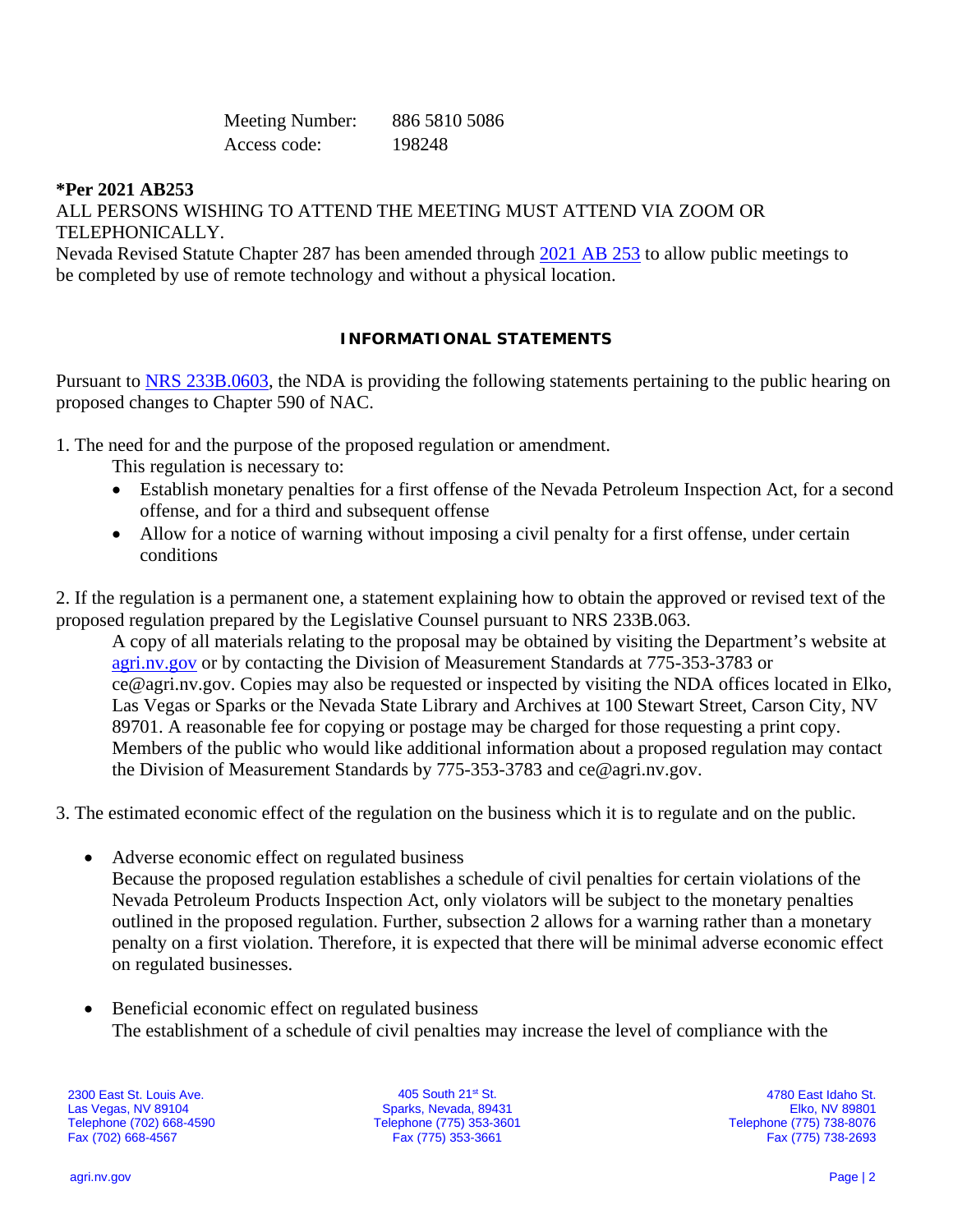regulations within NAC Chapter 590, with the effect of leveling the marketplace for all regulated businesses.

- Immediate economic effect on regulated business The proposed regulation would go into effect upon adoption of the regulation. As of that date businesses would be further responsible for the quality of the products that they sell, at risk of being assessed the adopted civil penalties.
- Long-term economic effect on regulated business The possibility that a regulated business may be assessed civil penalties as set out in the proposed regulation will continue until such time as the regulation may be repealed.
- Adverse economic effect on the public The NDA does not anticipate any adverse economic effect on the public.
- Beneficial economic effect on the public Because the proposed regulation establishes a schedule of civil penalties for non-compliant product, the public may see beneficial economic effect in the form of higher quality product.
- Immediate economic effect on the public The proposed regulation would go into effect upon adoption of the regulation. The public could potentially begin seeing benefits immediately, due to the possibility of regulated businesses facing civil penalties.
- Long-term economic effect on the public The NDA believes that the beneficial economic effects on the public described above will be maintained on a long-term basis.
- 4. The estimated cost to the agency for enforcement of the proposed regulation. The NDA does not anticipate increased costs to enforce the proposed revised provisions of NAC 590.
- 5. The methods used by the agency in determining the impact on a small business.

Notice and text of the proposed regulations were mailed via the United States Postal Service to 440 individual petroleum product distributors, wholesalers, and retailers. Three notices were returned as undeliverable. In addition, notice and a link to the text of the proposed regulations were sent via email to 7,026 interested parties. The notice included the website address for an electronic survey and a request that the recipient participate in the survey to assist the Nevada Department of Agriculture (NDA) in determining the potential impacts of the proposed regulations on businesses in Nevada. An option was offered for recipients to request a hard copy of the survey be sent to them by mail or email, though the department did not receive any such requests. The notice and survey link were also sent via email to the Nevada Petroleum Marketers and Convenience Store Association, the Western States Petroleum Association, and the Retail Association of Nevada with a request that these associations notify their respective members of the proposed changes and the survey. Notice of the proposed regulations and the

2300 East St. Louis Ave. Las Vegas, NV 89104 Telephone (702) 668-4590 Fax (702) 668-4567

405 South 21st St. Sparks, Nevada, 89431 Telephone (775) 353-3601 Fax (775) 353-3661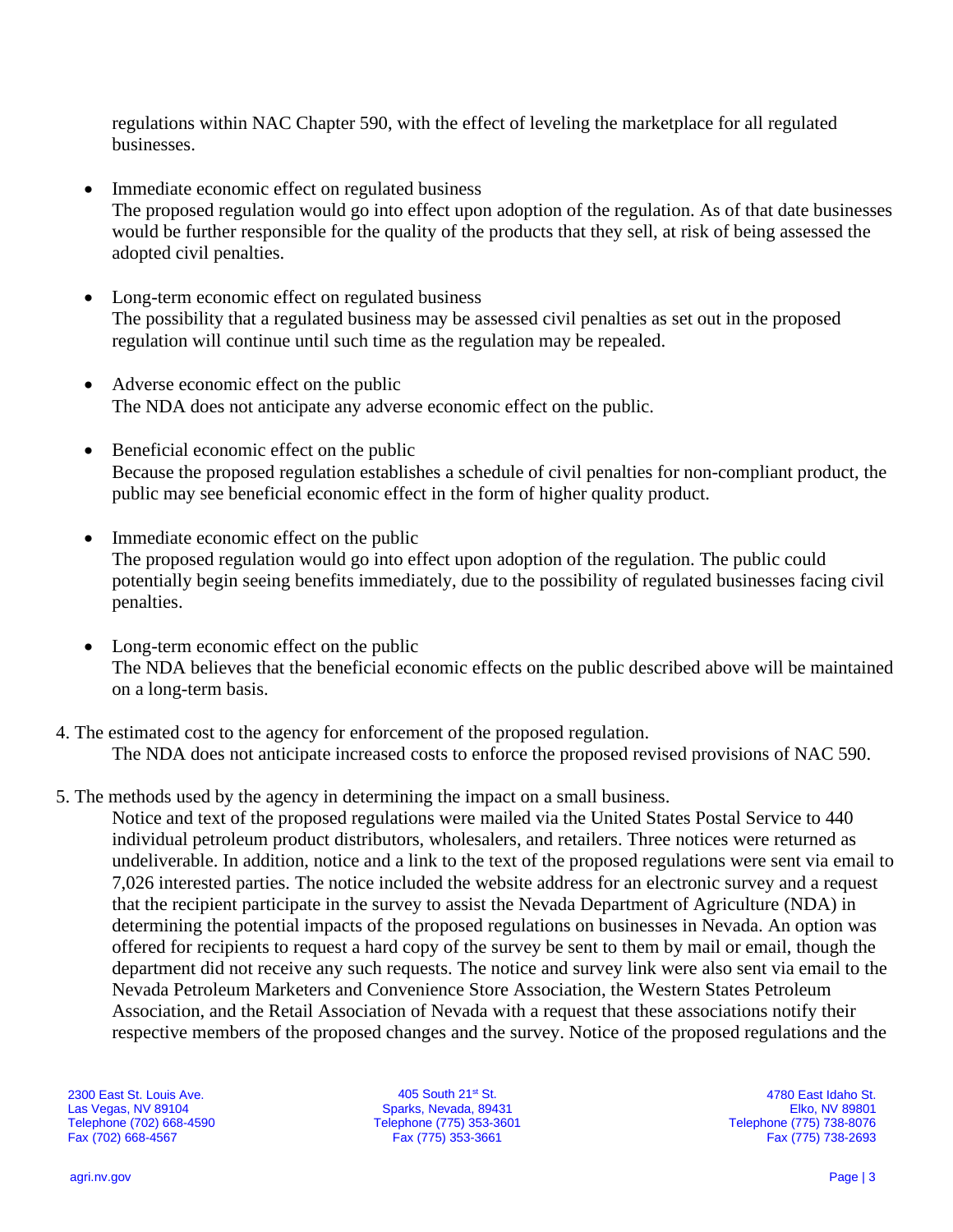survey link were posted to [www.agri.nv.gov.](http://www.agri.nv.gov/) The survey was open from December 14, 2021, through January 14, 2022.

In total, the survey received 22 responses, though not all respondents answered every survey question. Persons interested in obtaining the survey results and summary may do so by contacting the NDA's Division of Measurement Standards at 775-353-3783 or [ce@agri.nv.gov.](mailto:ce@agri.nv.gov)

A statistical analysis of the survey results was compiled and considered. Survey respondents were asked whether the proposed changes in R027-21 would impact their ability to do business, and how they would be impacted; the estimated amount of annual economic impact on their business and the level of impact, ranging from "no impact" to "severe impact" that these changes would cause; and if these changes would require the business to make operational changes. Finally, participants were invited to offer suggestions on how negative financial impacts might be mitigated.

6. A description of and citation to any regulations of other state or local governmental agencies which the proposed regulation overlaps or duplicates and a statement explaining why the duplication or overlapping is necessary. If the proposed regulation overlaps or duplicates a federal regulation, the notice must include the name of the regulating federal agency.

The proposed regulation is not duplicative, nor does it overlap any federal, state, or local standards.

7. If the regulation is required pursuant to federal law, a citation and description of the federal law. The proposed regulation is not required pursuant to federal law.

8. If the regulation includes provisions which are more stringent than a federal regulation that regulates the same activity, a summary of such provisions.

The proposed regulation is not more stringent than federal, state, or local standards.

9. Whether the proposed regulation establishes a new fee or increases an existing fee. The proposed regulation does not provide a new fee or increase an existing fee.

Copies of this notice and proposed regulations will be mailed to members of the public upon request. Copies may also be requested or inspected by visiting the NDA offices located in Elko, Las Vegas or Sparks or the Nevada State Library and Archives at 100 Stewart Street, Carson City, NV 89701. A reasonable fee may be charged for copies or postage if it is deemed necessary. Requests for mailed copies may be directed to

Nevada Department of Agriculture Division of Measurement Standards 405 South 21<sup>st</sup> Street Sparks, NV 89431 Phone: 775-353-3783; Email: ce@agri.nv.gov

Notice of this meeting was sent to all persons on the Department's mailing list for administrative regulations and posted on or before 9 a.m. thirty days before the meeting at the following locations:

2300 East St. Louis Ave. Las Vegas, NV 89104 Telephone (702) 668-4590 Fax (702) 668-4567

405 South 21st St. Sparks, Nevada, 89431 Telephone (775) 353-3601 Fax (775) 353-3661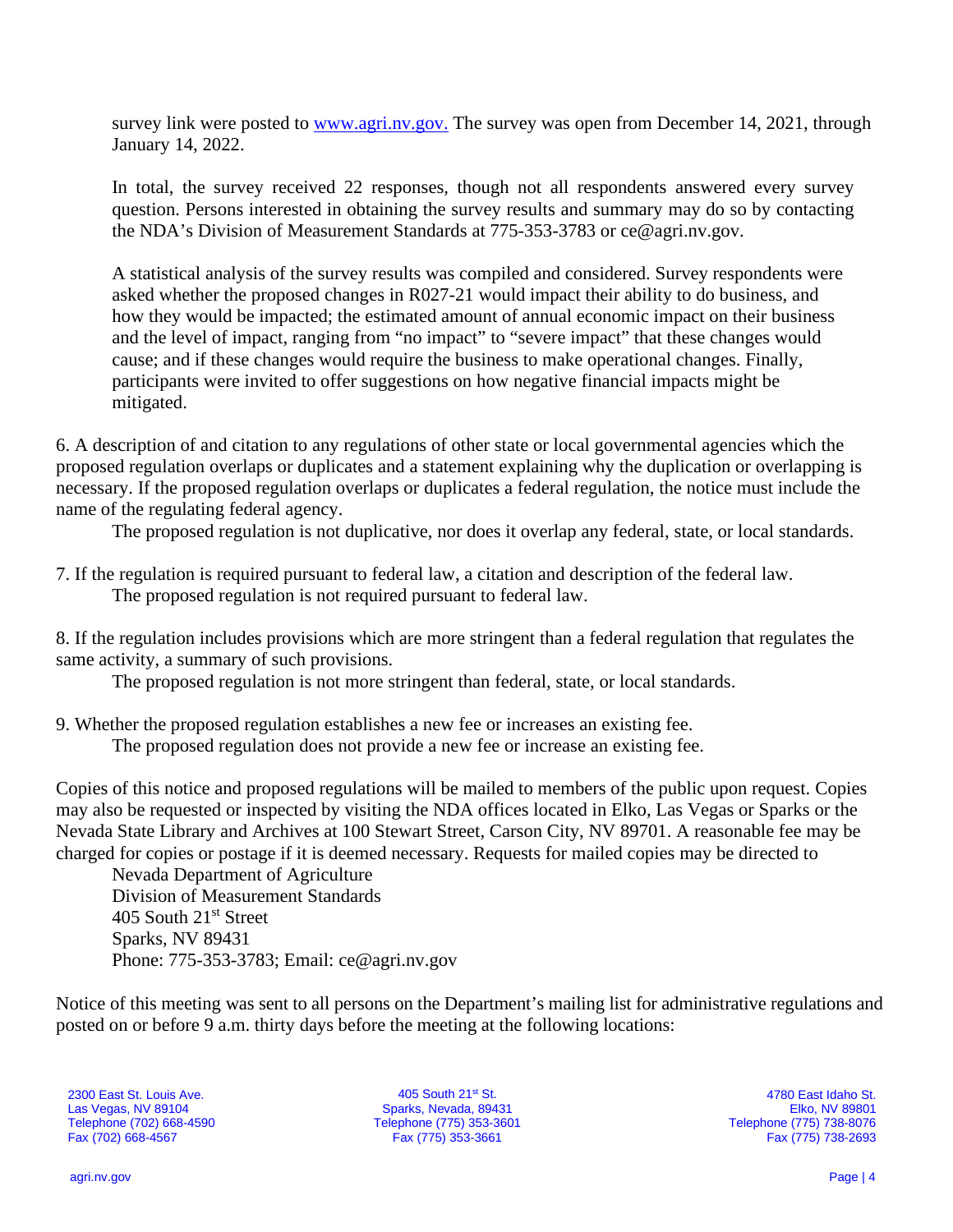- o Nevada Department of Agriculture website at [agri.nv.gov](http://agri.nv.gov/Animals/Animal_Industries_Hearings,_Workshops,_Meetings/)
- o Nevada Public Notice website at<https://notice.nv.gov/>
- o Nevada Legislature Administrative Regulation Notices at <https://www.leg.state.nv.us/App/Notice/A/>

Persons wishing to make oral comment upon the regulation draft of the Nevada Department of Agriculture may participate at the scheduled hearing. Persons wishing to submit written testimony or documentary evidence may submit the material by emailing ce@agri.nv.gov or via mail to the following address: Nevada Department of Agriculture, Attn: William Striejewske, 405 S. 21<sup>st</sup> St, Sparks, NV 89431. Written submissions must be received by the NDA on or before June 8, 2022.

Reasonable efforts will be made for members of the public who have disabilities and require special accommodations for assistance at the meeting. Please contact the Department at 775-353-3783 or ce@agri.nv.gov at least three (3) business days prior to the meeting.

If no person who is directly affected by the proposed action appears to request time to make and oral presentation, the NDA may proceed immediately to act upon any written submissions.

Upon adoption of any regulation, the agency, if requested to do so by an interested person, either before adoption or within 30 days thereafter, shall issue a concise statement of the principal reasons for and against its adoption and incorporate therein its reason for overruling the consideration urged against its adoption.

2300 East St. Louis Ave. Las Vegas, NV 89104 Telephone (702) 668-4590 Fax (702) 668-4567

405 South 21st St. Sparks, Nevada, 89431 Telephone (775) 353-3601 Fax (775) 353-3661